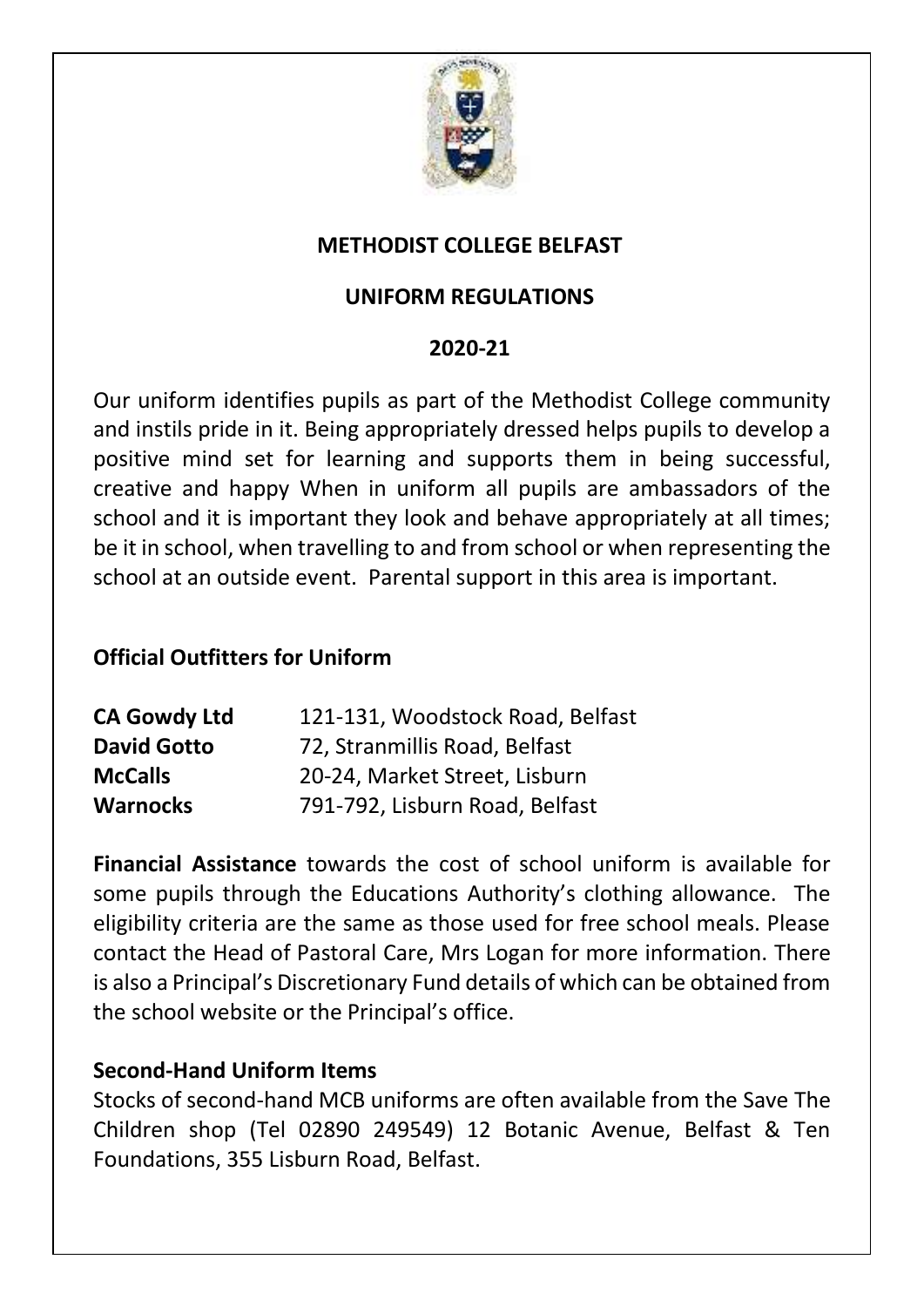## **Uniform list**

- Navy Blazer (boys' or girls') with embroidered logo. Sixth Form blazer for Sixth Form pupils.
- White button neck shirt/blouse. It should be tucked into trousers/skirt at all times.
- Methody regulation skirt (navy for Forms 1-5, grey for Sixth Form), worn no shorter than knee length with plain, black opaque tights or grey socks, or,
- Dark charcoal grey, traditional school trousers. Full length & regular fit. To be worn with plain black or grey socks.
- School tie, to be worn up to the top button (fastened) and tied correctly with the College symbol visible below the knot. Other ties (e.g. sports/society ties) are not permitted.
- Plain black school shoes with no more than 6cm heel. *Please see guidance on acceptable styles*.
- Methody regulation navy or grey V-neck knitted jumper may be worn.

# **The following items should not be worn:**

- Chinos, jeans or 'jean like' trousers, skinny jeans or leggings.
- Hooded tops/sweat-tops apart from  $*$  (see Regulations following)
- Non-uniform cardigans/jumpers
- External coats/jackets are not to be worn inside the school building.

All items of uniform should be labelled with the pupil's name. Pupils who lose items of uniform/equipment should check Lost Property.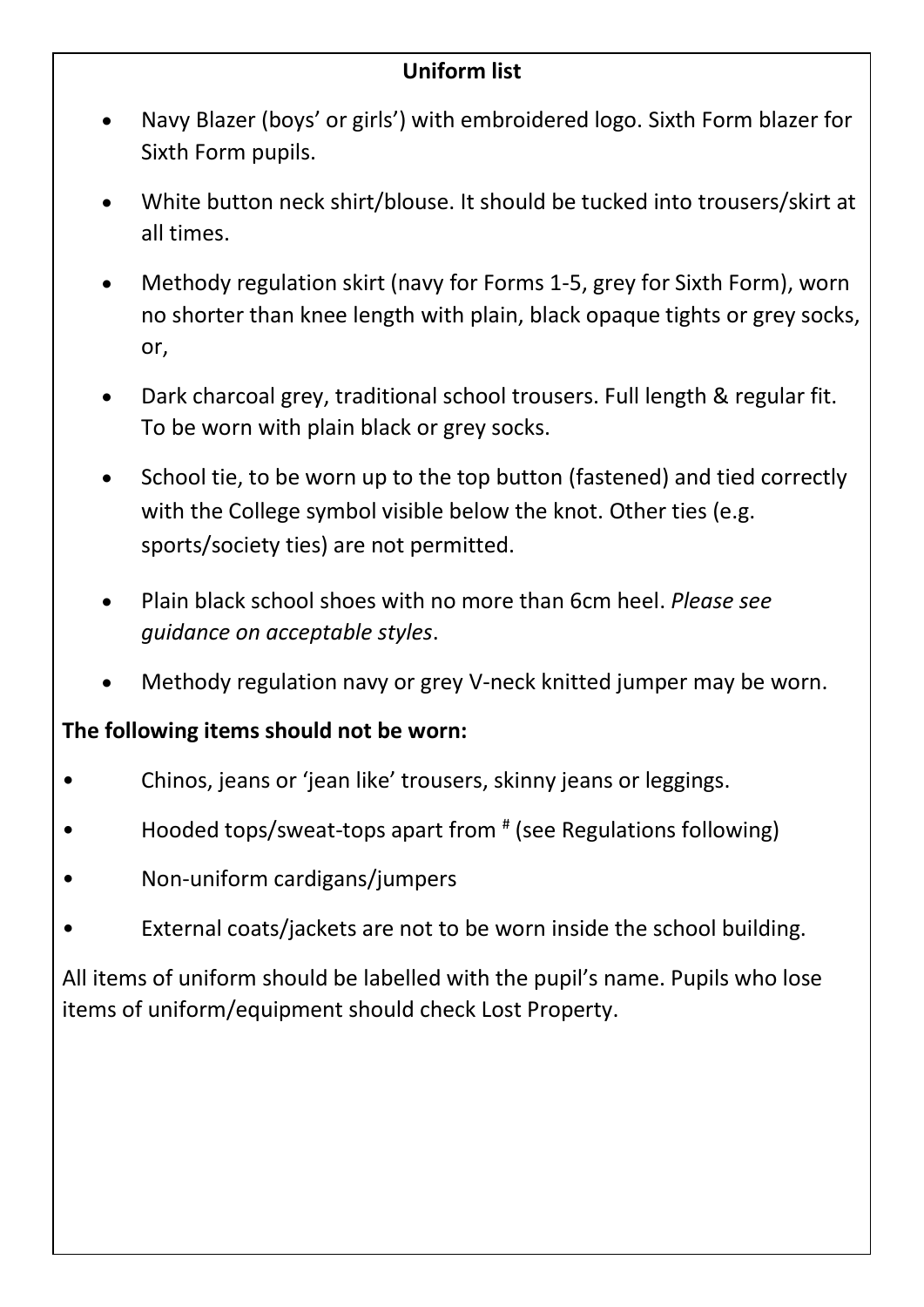#### **Footwear Regulations**

Below are examples of **acceptable** footwear.



Please note that t[he following](http://www.clarks.co.uk/p/20338616) **do not** co[nform to the Co](http://www.google.co.uk/imgres?imgurl=http://debenhams.scene7.com/is/image/Debenhams/084010442460?$ProdLarge$&imgrefurl=http://www.debenhams.com/webapp/wcs/stores/servlet/prod_10001_10001_084010442460_-1&usg=__ZTybmhTDJUhQ5iGxej-LwTikMCg=&h=383&w=383&sz=14&hl=en&start=126&zoom=1&tbnid=v9kFeVTQexeUZM:&tbnh=123&tbnw=123&ei=VCXFT-PHOYWx8QPHkZ3KCg&prev=/images?q=black+school+girls+lace+shoe+pictures&start=105&hl=en&sa=N&gbv=2&tbm=isch&itbs=1)llege regulations and **must not** be worn with College uniform:

- Shoes with white or coloured soles/rim/logos/trainers or trainer type shoes;
- shoes with suede, Nu- buck or canvas finish;
- stiletto/ kitten /wedge heels/ platform shoes;
- ballet pumps;
- boots/fashion footwear above the ankle.

**Advice on wearing the school skirt.** The skirt should be worn to sit at knee level as shown below. It should not be altered in terms of length. Skirts purchased which are too short will have to be returned and you will be asked to purchase a new skirt of the appropriate length. In Forms 1-5 pupils wear the navy skirt, 6th Form wear the grey skirt.

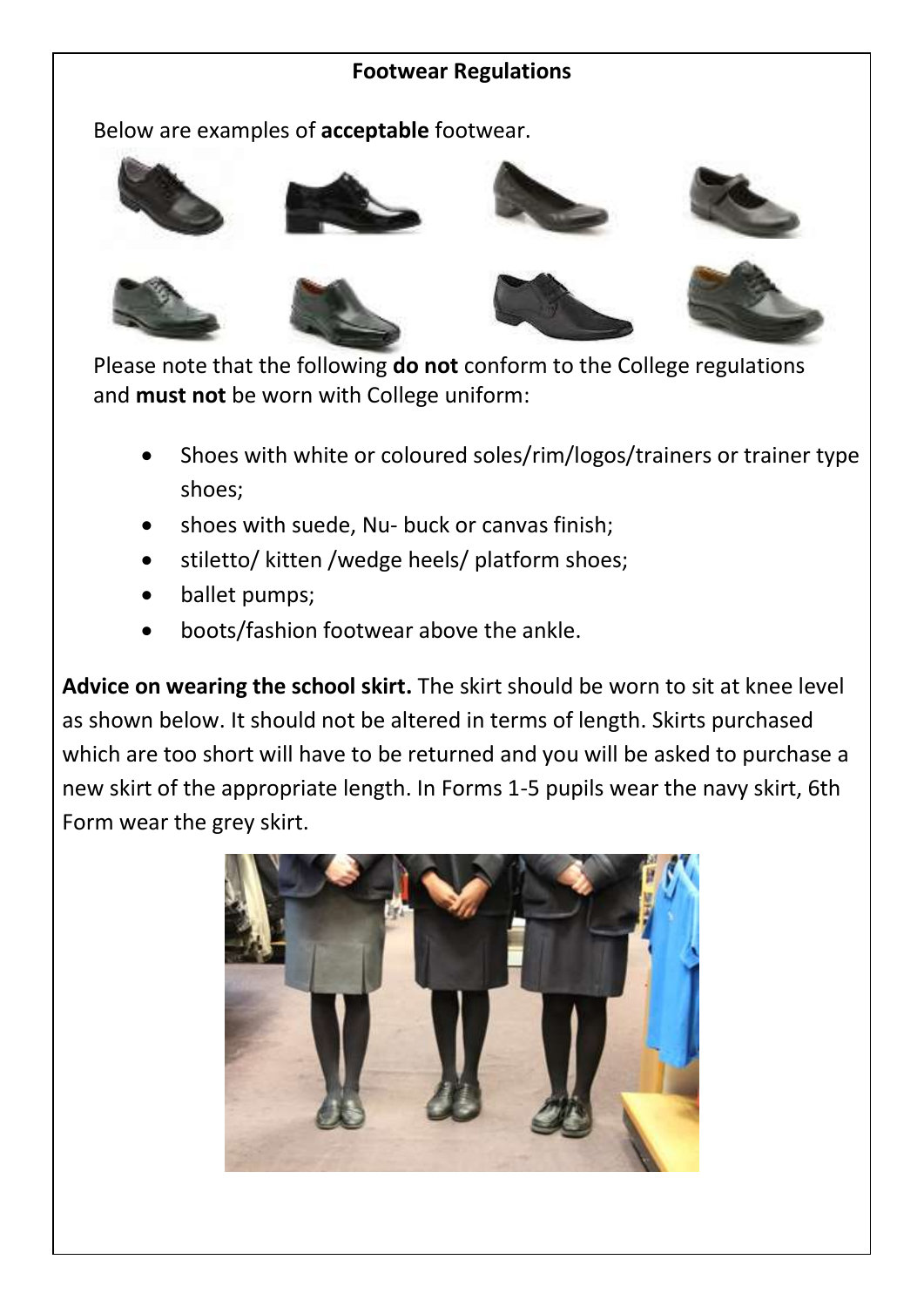## **Regulations**

- Hair should be neat and tidy, natural in colour and conventional in style (minimum #2 clipper, *medium*/*high/skin fades are not permitted i.e. the scalp should not be visible*).
- Nails should be natural in colour and should be an appropriate and safe length for a working environment.
- If worn at all make up should be subtle and natural in appearance.
- The following piercings are permitted: ear (no more than 2 small, plain studs/sleepers per ear); nose (a single discreet stud).
- Pupils will be required to remove the following if worn: bars, spacers, hoops and any other facial piercing (e.g. in septum, on eyebrow, on lip).
- If jewellery is worn it should be appropriate and safe for a working environment and not extreme. Pupils are discouraged from wearing valuable items in school.
- Visible tattoos are not permitted.
- $\bullet$ #A plain navy fleece may be worn during inclement weather under the blazer, to and from school, but **must not** be worn during the school day.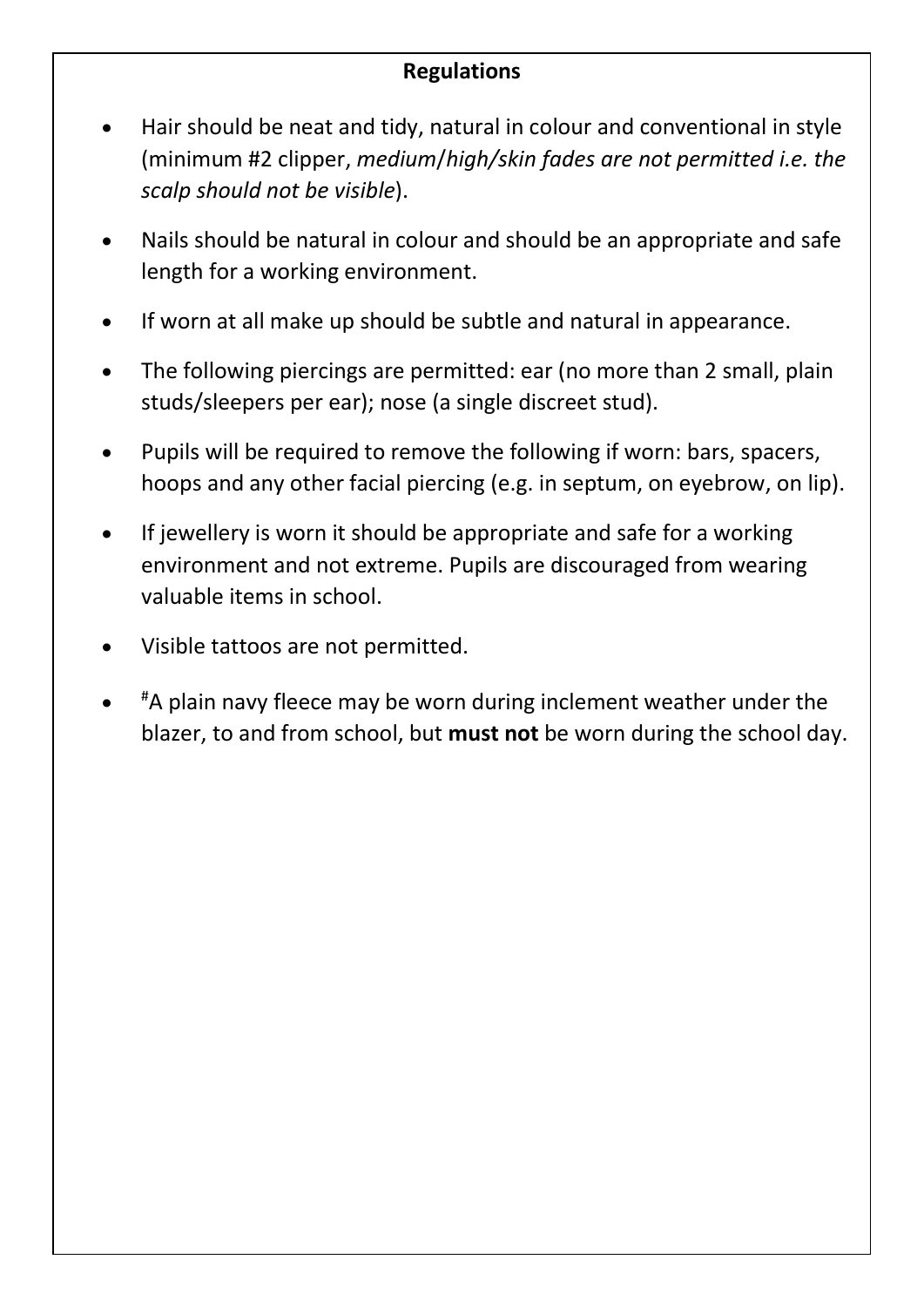## **Additional Guidance**

All pupils are required to conform to these regulations. The cooperation of parent(s)/guardian(s) in this respect is expected. Only regulation uniform should be worn. Infringement of the uniform regulations will result in the issue of a sanction in line with the College's Positive Behaviour policy.

If for any unavoidable reason a temporary deviation from the Uniform Regulations is required, a written request should be made to the Head of Form. (For example, a pupil may be unable to wear their complete school uniform due to a broken leg or arm. If this is the case, full school tracksuit or tracksuit bottoms and regulation top may be worn).

Deviations from these regulations on the grounds of religious beliefs may be permitted. If the adjustment is not a previously agreed change a request should be made in writing to the Vice Principal (Pastoral) for consideration.

Individualism is not an acceptable reason to depart from the regulations.

The College reserves the right to issue further guidance to pupils during the school year in the event of fashion trends impacting adversely on pupil appearance.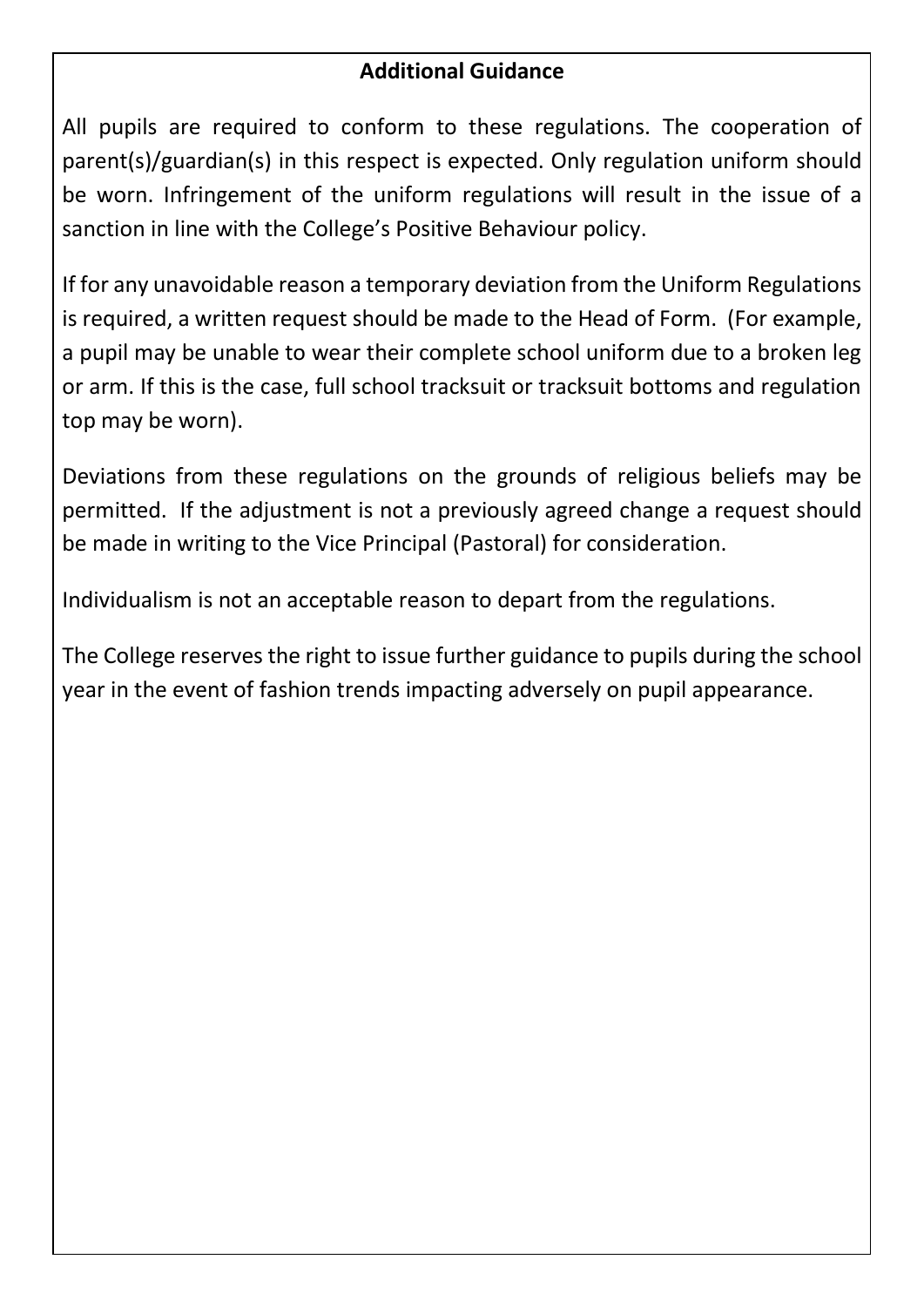### **Information about PE and Games Uniform**

The items of PE and Games uniform can only be bought from the Canterbury School Shop located in the College (with the exception of those items marked with an \*). The shop is open on **Friday** before school and at lunchtime on **Tuesday, Thursday and Friday** during term time. It is open at other times during August, before the start of the autumn term. Details of all opening times are available on our website www.methody.org.

Pupils going home after Games or after school practices are permitted to wear either **full school uniform, including blazer,** or **MCB track suit bottoms and top/regulation hoodie, (**but not a mixture of school uniform and Games/PE kit.).

If a pupil is representing the College on a team, **agreed MCB apparel** must be worn.

# **Uniform Regulations for ALL Pupils involved in Sporting Activities during the School Day other than Afternoon Games**

If pupils are involved in a sporting activity from the beginning of the school day they may only come to school in their tracksuit if they have been given permission to do so by the Head of PE.

If pupils are leaving for a sporting activity **during the day** they come into school in their uniform and they change at the following times:

- Leaving between break and lunch change at break time;
- Leaving after lunch change at lunch time;
- Leaving at the end of school for a match or practice change after school.

**If pupils return during the course of the school day they must change into full uniform.**